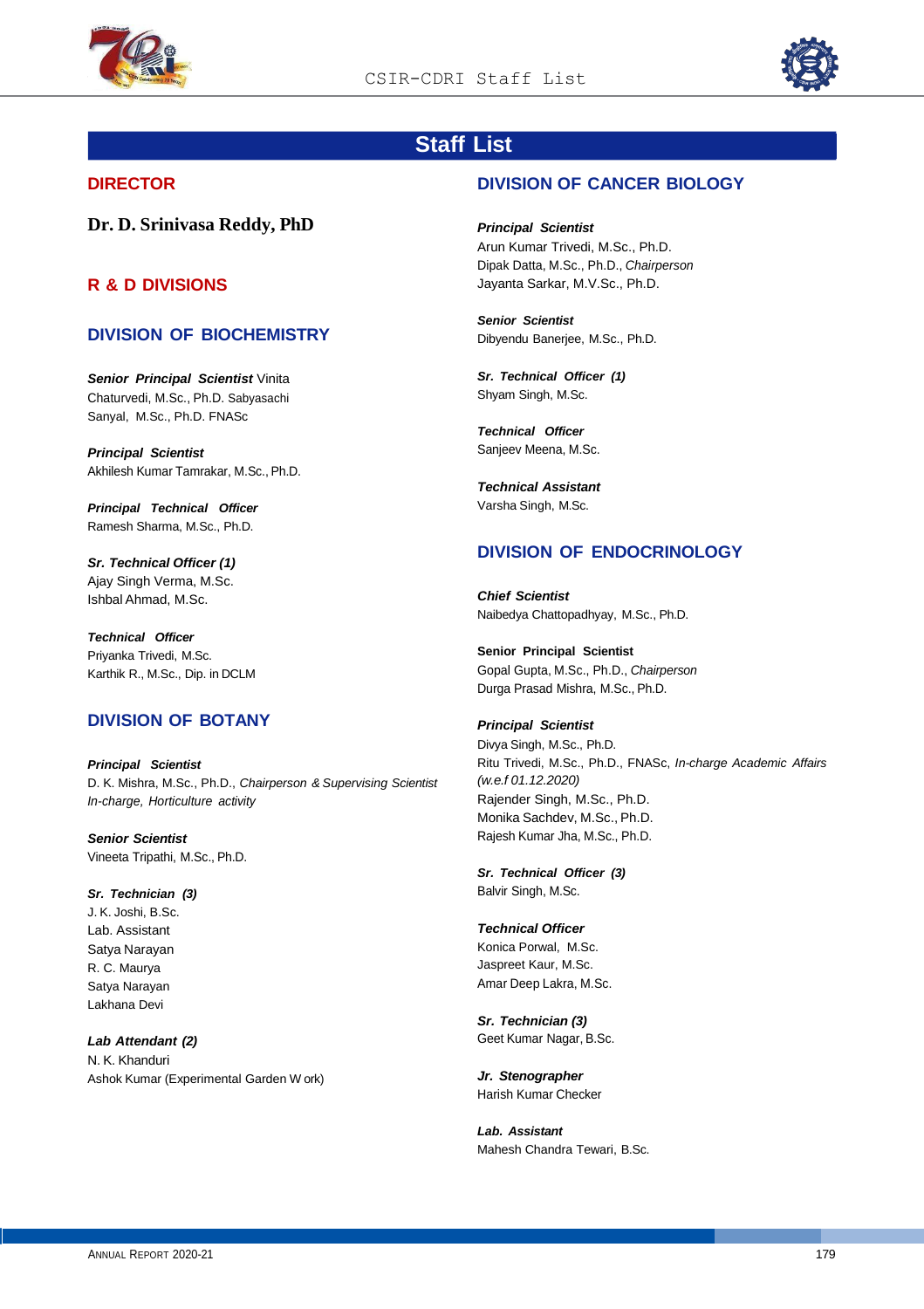



*Lab Attendant (2)* Ram Karan, Intermediate

## **DIVISION OF MEDICINAL AND PROCESS CHEMISTRY**

*Chief Scientist*

Arun K. Sinha, M.Sc., Ph.D., FNASc *(Voluntary Retirement on 10.07.2020)* Atul Kumar, M.Sc., Ph.D., *Chairperson & Supervising Scientist In-charge Centralized Utility Services*

#### *Senior Principal Scientist*

Sanjay Batra, M.Sc., Ph.D., FNASc, FRSC Atul Goel, M.Sc., Ph.D. Gautam Panda, M.Sc., Ph.D., FAScT T. Narender, M.Sc., Ph.D.

#### *Principal Scientist*

K. V. Sashidhara, M.Sc., Ph.D. Prem Prakash Yadav, M.Sc., Ph.D. Dipankar Koley, M.Sc., Ph.D. Kishor Mohanan, M.Sc., Ph.D. Pintu Kumar Mandal, M.Sc., Ph.D. Ranvir Singh, M.Tech., *Unit In-charge, Centralized Utility Services*

#### *Senior Scientist*

Namrata Rastogi, M.Sc., Ph.D. Ajay Kumar Srivastava, M.Sc., Ph.D. Ravindra Kumar, M.Sc., Ph.D. Richa Pandey, M.Sc., Ph.D. Nilanjana Majumdar, M.Sc., Ph.D.

#### *Scientist*

Chandra Bhushan Tripathi, M.Sc., Ph.D. Malleswara Rao Kuram, M.Sc., Ph.D. Damodara Reddy N., M.Sc., Ph.D. Nayan Ghosh, M.Sc., Ph.D. Ramesh Chintakunta, M.Sc., Ph.D.

*Principal Technical Officer* Deepali Pandey, B.Sc.

*Sr. Technical Officer (1)* Atma Prakash Dwivedi, M.Sc. K. S. Anil Kumar, M.Sc., Ph.D., P.G.D.C.A., Ashok Kumar Sharma, B.Sc., D.Ch.E., A.M.I.E. Tahseen Akhtar, M.Sc., Ph.D. Suriya Pratap Singh, M.Sc., Ph.D.

*Technical Assistant* Jitendra Singh Bhawana Sharma, Ph.D.

*Sr. Technician (3)* Preeti Rastogi, M.Sc. Ramjeet, B.Sc., PGDC Raju Arora, B.Sc. A. K. Pandey, B.Sc. S. C. Tiwari, B.Sc. Shailendra Mohan, M.Sc. (Maths), PGDCA

*Sr. Technician (2)* Manju, B.Sc. Ram Lakhan, Intermediate

*Technician (2)* H. R. Misra, M.Sc. N. P. Misra, M.Sc.

*Technician (1)* Rajesh Kumar Verma, B.Sc Kul Bahadur Thapa, BCA, ITI Trade Electronics, Diploma (Electronics)

*Principal Private Secretary* Avadhesh Kumar, B.A.

*Lab. Assistant* J. C. Rajan Mohd. Islam

## **DIVISION OF MICROBIOLOGY**

*Sr. Principal Scientist* B. N. Singh, M.Sc., Ph.D., *Chairperson*

#### *Principal Scientist*

Arunava Dasgupta, M.Sc., Ph.D. Sudheer Kumar Singh, M.Sc., M.Tech., Ph.D. Y. K. Manju, M.Sc., Ph.D. Sidharth Chopra, M.Sc., Ph.D. Mukesh Pasupuleti, M.Sc, Ph.D.

## *Scientist*

Neha Topno, M.Sc.

*Principal Technical Officer* Agney Lal, B.Sc.

*Sr. Technical Officer (2)* Sandeep Kumar Sharma, M.Sc., Ph.D.

*Technical Officer* Atul Krishna, B.Sc., DMLT Umamageswaran V., M.Sc.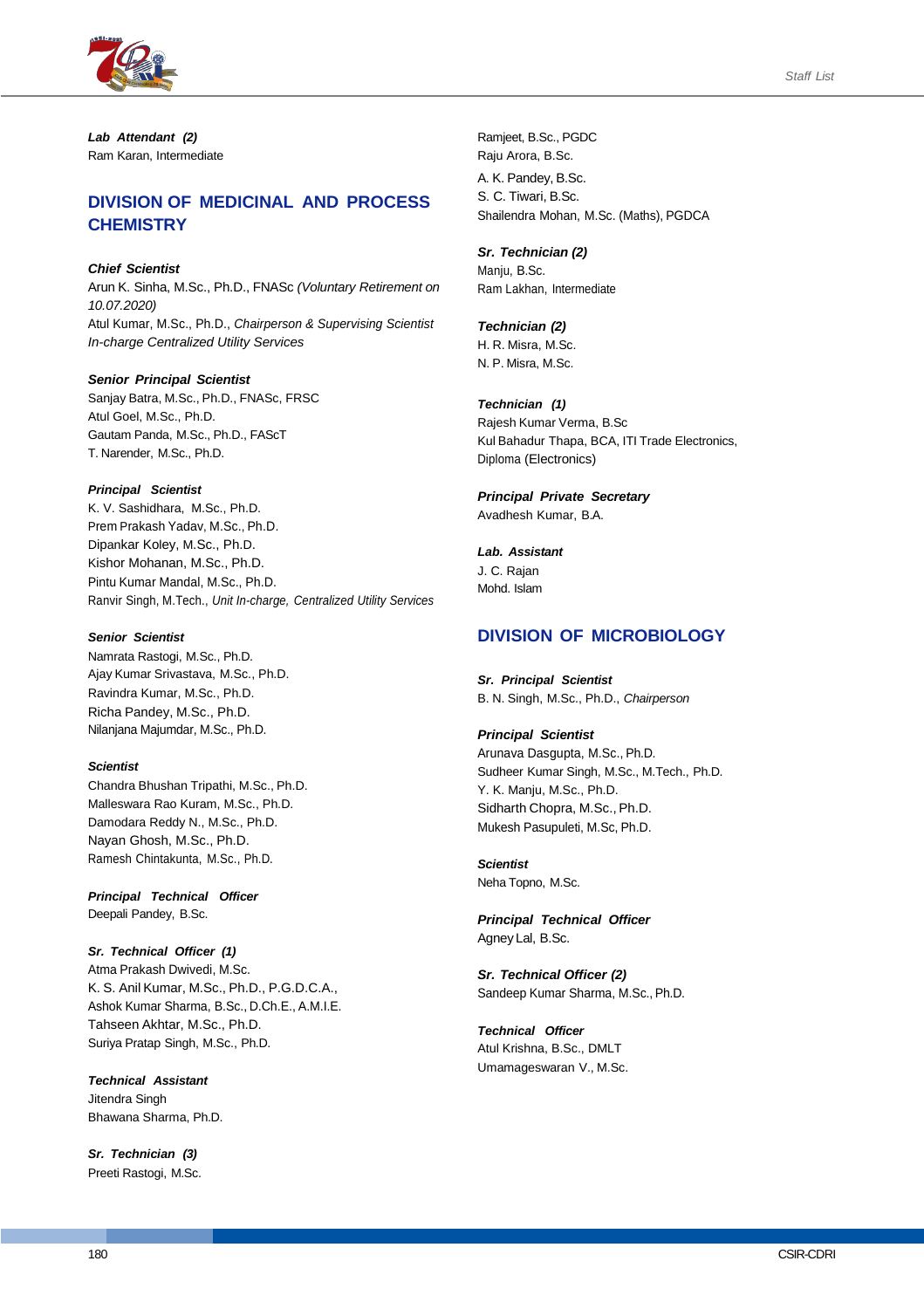

*Sr. Technician (3)* D. K. Tripathi, M.Sc., Ph.D.

*Lab. Assistant* A. N. Dixit, B.A.

*Lab. Attendant (2)*  Ravi Shankar Mishra Ram Prakash, B.A. Shyam Sunder Yadav, B.A.

## **DIVISION OF MOLECULAR & STRUCTURAL BIOLOGY**

*Chief Scientist* Saman Habib, M.Sc., Ph.D., FASc, FNASc, FNA, *In-Charge, Academic Affairs Unit (up to 30.11. 2020)*

Ravishankar Ramachandr an, M. Sc., Ph.D., *Chairper son, Molecular & Structural Biology and Sophisticated Analytical Instruments Based Facility & Research, Supervising Scientist In-charge, Instru., Common equipment & facility management*

*Senior Principal Scientist* Jimut Kanti Ghosh, M.Sc., Ph.D., FNASc J. Venkatesh Pratap, M.Sc., Ph.D. Mohammad Imran Siddiqi, M.Sc., Ph.D

*Principal Scientist* Amogh Anant Sahasrabuddhe, M.Sc., Ph.D. Mohammad Sohail Akhtar, M.Sc., Ph.D. Shakil Ahmed, M.Sc., Ph.D.

*Senior Scientist* Ashish Arora, M.Sc., Ph.D. Tejender S. Thakur, M.Sc., Ph.D.

*Sr. Technical Officer (2)* Ruchir Kant, M.Sc. Ph.D., PGDCA

*Sr. Technical Officer (1)* Anupam Jain, M.Sc. Rima Ray Sarkar, M.Sc. Sarita Tripathi, M.Sc.

*Sr. Technician (2)* Radhey Shyam Ram, Intermediate

## **DIVISION OF MOLECULAR PARASITOLOGY AND IMMUNOLOGY**

*Chief Scientist* Renu Tripathi, M.Sc., Ph.D., FNASc, *Chairperson* *Principal Scientist* Satish Mishra, M.Sc., Ph.D.

*Senior Scientist* Mrigank Srivastava, M.Sc., Ph.D. Susanta Kar, M.Sc., Ph.D. Niti Kumar, M.Sc., Ph.D.

*Scientist* Bidyut Pukrait, M.Sc., Ph.D.

*Principal Technical Officer* Rishi Narayan Lal, M.Sc.

*Technical Officer* Shikha Mishra, M.Sc. Ashan Manhas, B.Sc., M.L.T.

*Technical Assistant* Shabeer Ali H., M.Sc., PhD.

*Lab. Attendant (2)* Ram Das

# **DIVISION OF NEUROSCIENCE AND AGEING BIOLOGY**

*Principal Scientist* Prem N. Yadav, M.Sc., Ph.D. Aamir Nazir, M.Sc., Ph.D.

*Senior Scientist* Shubha Shukla, M.Sc., Ph.D.

*Sr. Technical Officer (1)* Sachi Bharti, M.Sc.

*Technical Officer* Deepmala, M.Sc.

*Sr. Technician (2)* Anil Kumar Verma, B.Sc.

## **DIVISION OF PHARMACEUTICS AND PHARMACOKINETICS**

*Senior Principal Scientist* Amit Misra, M. Pharm., Ph.D. Prabhat Ranjan Mishra, M. Pharm., Ph.D., FNASc *Chairperson*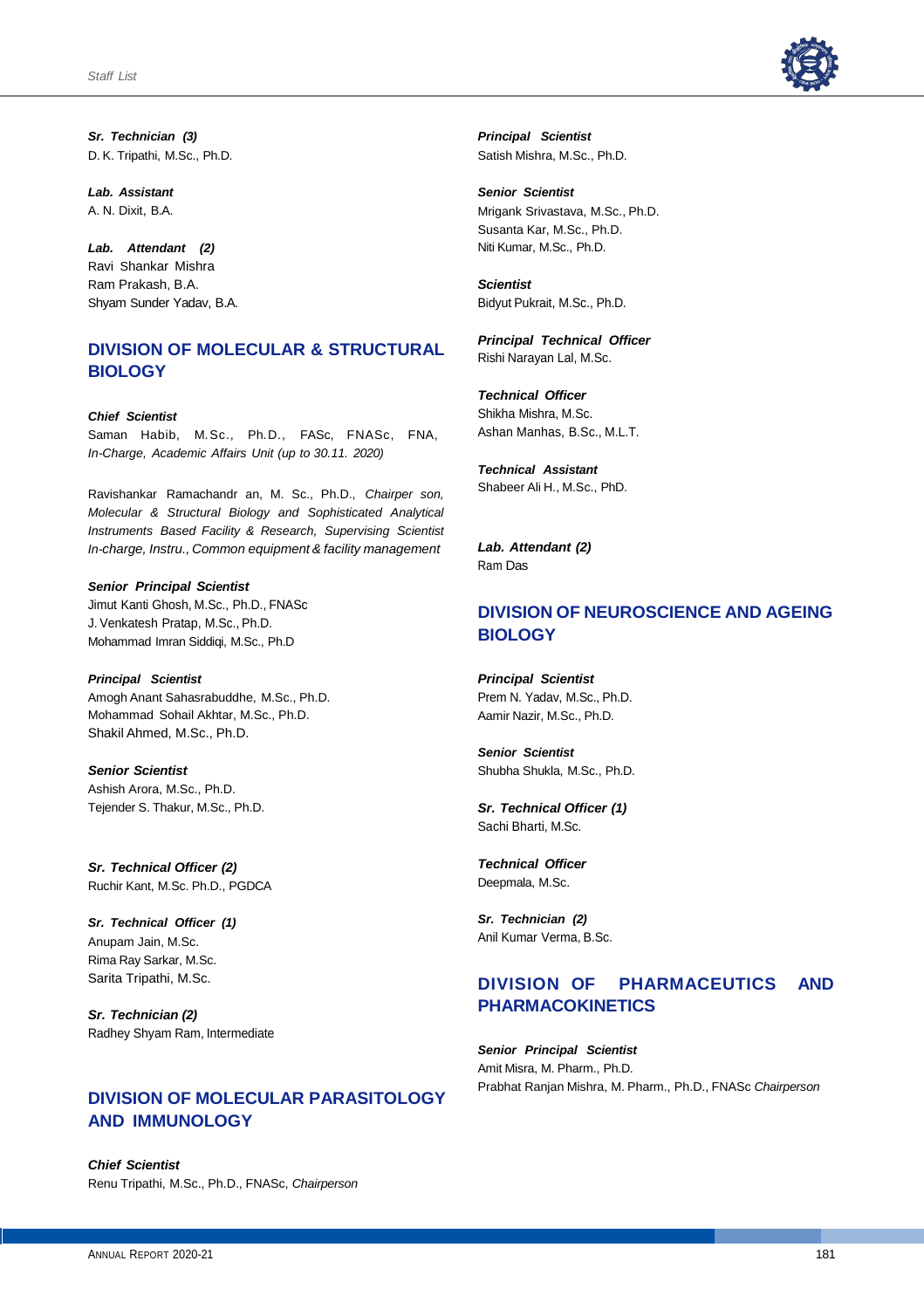

*Principal Scientist* Manish Kumar Chourasia, M. Pharm., Ph.D. Rabi Sankar Bhatta, M. Pharm., Ph.D. Wahajuddin, M.S. (Pharm.), Ph.D. Jiaur Rahaman Gayen, M. Pharm., Ph.D.

*Technical Officer* Deepak, M.Sc.

*Sr. Technician (3)*  Narendra Kumar, B.Sc. *Sr. Technician (1)* Akhilesh Kumar, Intermediate

*Lab. Attendant (2)* Ram Bhajan Shukla, Intermediate Ram Kumar Chandramani

## **DIVISION OF PHARMACOLOGY**

*Senior Principal Scientist* Manoj Kumar Barthwal, M.Sc., Ph.D., *Chairperson*

*Principal Scientist* Anil N Gaikwad, M.S. (Pharma.), Ph.D. Kumaravelu Jagavelu, M.Sc., Ph.D. Kashif Hanif, M.Sc., Ph.D.

*Senior Scientist* Sachin Kumar, M.Sc., Ph.D. Amit Lahiri, M.Sc., Ph.D.

*Scientist* Baisakhi Mohrana, M.V.Sc., Ph.D. Shrikant R. Mulay, M.S., Ph.D. Shashi Kumar Gupta, M.Sc., Ph.D.

*Principal Technical Officer* C. P. Pandey, M.Sc., Ph.D., M.H.R.

*Sr. Technical Officer (1)* Sheeba Saji Samuel, M.Sc., Ph.D.

*Technical Officer* Smriti, M.Sc. Pankaj Kumar Shukla, B.Sc., P.G.D.B.T.

*Sr. Technician (3)* Bharti Bhushan, B.Sc., N.C.V.T. (Electrical) Ramesh Chandra, M.Sc.

*Sr. Technician (2)* Anil Kumar Verma, B.Sc.

*Sr. Stenographer* Renuka Mushran, B.A.

## **DIVISION OF TOXICOLOGY & EXPERIMENTAL MEDICINE**

*Chief Scientist* Sharad Sharma, M.B.B.S., M.D., *In-Charge*

*Senior Principal Scientist*

S. K. Rath, M.Sc., Ph.D. Raj Kamal Tripathi, M.Sc., Ph.D.

*Principal Scientist* Smrati Bhadauria, M.Sc., Ph.D. Sarika Singh, M.Sc., Ph.D.

*Senior Scientist* Madhav Nilakanth Mugale, M.V.Sc., Ph.D. Vivek Vidyadhar Bhosale, M.B.B.S., M.D.

*Principal Technical Officer* Mukesh Srivastava, M.Sc., Ph.D. (Biometry & Statistic s) *(Superannuated on 31.05.2020)* P. K. Agnihotri, M.Sc., Ph.D. Sadan Kumar, M.Sc.

*Sr. Technical Officer (1)*  Anurag Kumar Srivastava, M.Sc. Shail Singh, M.Sc., Ph.D.

*Technical Officer* Anil Kumar Meena, M.Sc., B.Ed. Navodayam Kalleti, M.Sc. Sudhaker Yadav, M.Sc., M.L.T.

*Technical Assistant* Akhilesh Kumar, M.Sc., Ph.D.

*Sr. Technician (3)* M.P.S. Negi, B.Sc., PGDC (Biometry & Statistics) Anupma, B.Sc.

*Private Secretary* Nandita Pandey, B.A., Diploma in Secretarial Practice

*Lab. Assistant* R. B. Pawar, *Clinical Pharmacology Unit (CDRI), Seth G.S. Medical College, Mumbai* Umesh Kumar, Intermediate

*Lab. Attendant (2)* Ram Kumar, High School (Science)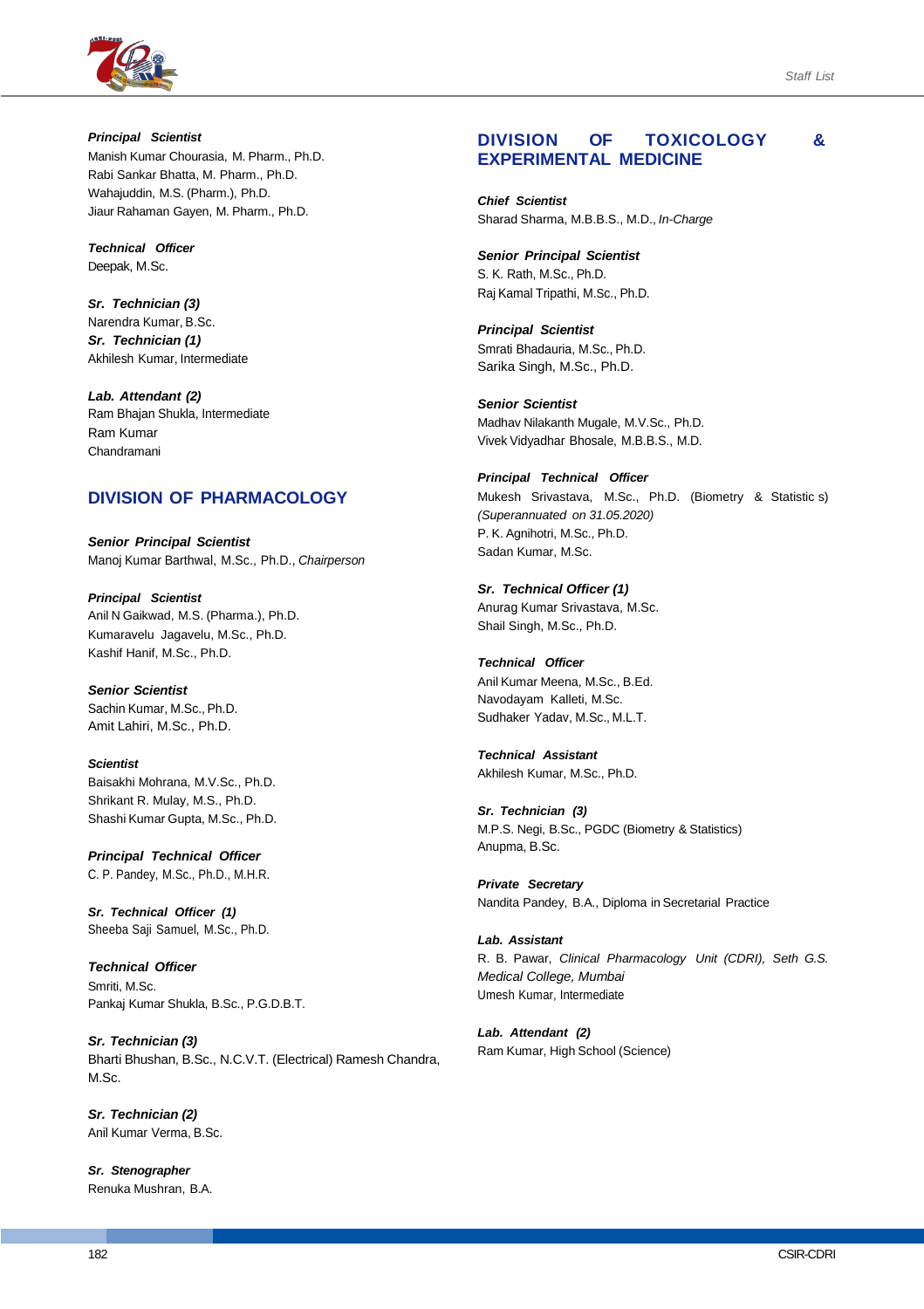

## **TECHNICAL INFRASTRUCTURE DIVISIONS/ UNITS**

# **NATIONAL LABORATORY ANIMALS FACILITY**

*Senior Scientist* Rajdeep Guha, M.V.Sc., Ph.D., *In-Charge*

*Principal Scientist* S. Rajakumar, M.Sc . Dhananjoy Hansda, M.V.Sc.

*Scientist* Shishir Kumar Gupta, M.V.Sc., Ph.D.

*Technical Officer* Chandra Shekhar Yadav, M.Sc., PGDCA

*Technical Assistant* Vijay Kumar Verma, M.Sc., Ph.D.

*Sr. Technician (3)* Ravindra Singh, M.Sc., Ph.D. Sanjeev Kumar Saxena, B.Sc.

*Sr. Technician (2)* Ravi Kumar Shukla, Intermediate (Sci.) Narendra Kumar, B.A. Dinesh Kumar, B.A. Pradeep Tirkey, Intermediate

*Sr. Technician (1)* Arun Sharma, B.Sc.

*Lab. Assistant* V. B. L. Srivastava S. K. Verma

*Lab. Attendants (2)*  Jameel Beg Najibullah

## **SOPHISTIC ATED ANALYTICAL INSTRUMENT FACILITY AND RESEARCH**

*Senior Principal Scientist* N. K. Agarwal, M.Sc. Ravi Sankar Ampapathi, M.Sc., Ph.D., *NMR Facility In-charge*

#### *Principal Scientist*

Sanjeev Kumar Shukla, M.Sc., Ph.D. Sanjeev Kanojiya, M.Sc., Ph.D. *Mass Spectrometry Facility Incharge* Kalyan Mitra, M.Sc., Ph.D., *Electron Microscopy Facility Incharge* Manoj Kumar Rawat, M.Tech.

## *Principal Technical Officer*

H. M. Gauniyal, M.Sc., Ph.D. Sunil Kumar, B.Sc.

#### *Sr. Technical Officer (2)*

Ram Karan Harijan, AMIE Sanjay Kumar, B.Tech. (Civil Engg.) Kavita Singh, M.Sc., Ph.D.

*Sr. Technical Officer (1)* Binod Kumar Saw, M.Sc.

#### *Technical Officer*

Garima Pant, M.Sc. Pooja Soni, Diploma (Electronics Engg.), Graduate in Engg. Tofan Kumar Rout, M.Sc., Ph.D. Amit Kumar, M.Tech. Dharmesh Kumar, M.Sc. Jeevan Prakash

#### *Technical Assistant*

Vipin Kumar, M.Sc. (Organic Chemistry) Pooja Singh, M.Sc. (Pharmaceutical Chem.) Mohan Kumar A.S., M.Sc.

#### *Sr. Technician (3)*

Ashok Pandey, B.Sc. Sandeep Sengupta, B.Sc. Madhu Chaturvedi, Diploma (Electronics) S.A. Singh, B.Sc., PGDCA

#### *Sr. Technician (2)*

Madhuli Srivastava, B.A. O. P. Gupta, B.Sc. D. N. Vishwakarma Kamal Singh, ITI (Instrument Mechanic)

#### *Sr. Stenographer (Hindi)*

Anil Kumar, B.Com*. (Afternoon with Biochemistry Division)*

## **SCIENTIFIC DIRECTORATE**

#### *Principal Scientist*

Anand P. Kulkarni, M.Sc., Ph.D., *Head, PME, Supervising Scientist In-charge, Auditorium Management*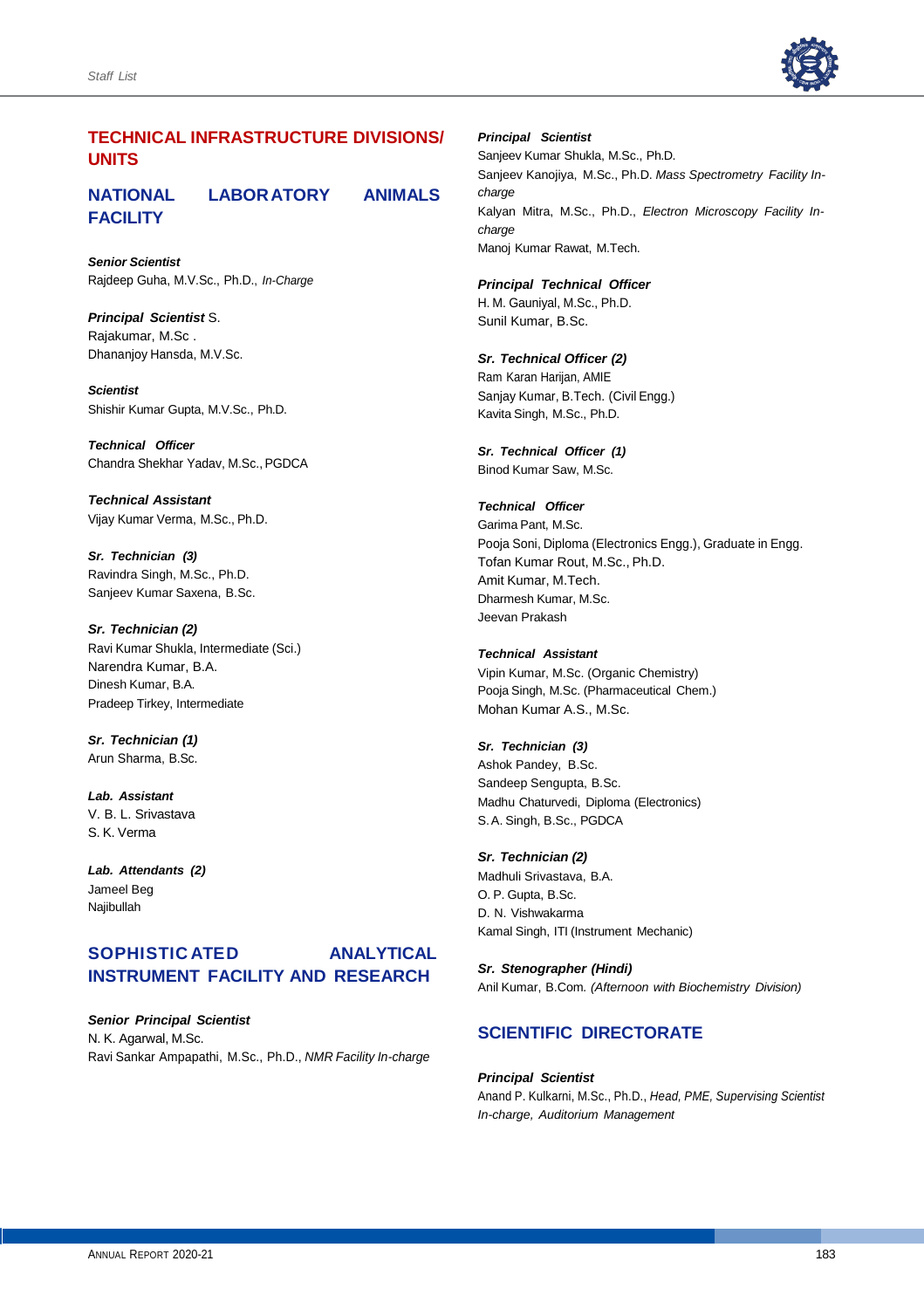

*Principal Technical Officer* Ravindranath S. Londhe, GD Art (Commercial), Art Teachers Dip.

*Technical Officer* Farha Khan, M.C.A. Arbind Kumar, B.C.A., PGDAM, *Unit In-charge, Auditorium Management* S. Mehazabeen, M.Sc. Ashok Kumar, Diploma in Mechanical Engineering

*Sr. Technician (2)* Suresh S. Bhakuni, Intermediate, ITI Dip.

*Technician (1)* Sumit Khichi , Intermediate, ITI Jodhpur

*Sr. Stenographer* Himanshu Upadhyay, B.A. *(Afternoon with Finance & Accounts)*

## **ACADEMIC AFFAIRS UNIT**

*Senior Scientist* Sanjeev Yadav, M.Sc., Ph.D., PG Diploma in Bioinformatics

*Sr. Technician (2)* A. K. Pandey, B.Sc.

### **BUSINESS DEVELOPMENT & INTELLECTUAL PROPERTY UNIT**

*Principal Scientist* Sripathi Rao Kulkarni, M.Sc., Ph.D., P.G. Dip. in Patents Law Naseem Ahmed Siddiqui., B. Pharma (Hons), M.B.A., *Head-BD*

*Sr. Technical Officer (3)* A. S. Kushwaha, B.Sc.

*Technical Officer* Neelima Srivastava, M.C.A.

*Technician (2)* Preeti Agarwal, M.C.A.

# **COMPUTER CENTRE**

*Chief Scientist* Kural, B.E., *In-Charge*

*Scientist* Santosh Shukla, B.Tech.

*Sr. Technical Officer (1)* Ajay Kumar Maurya, M.Tech.

## **HUMAN RESOURCE DEVELOPMENT & KNOWLEDGE RESOURCE CENTRE**

*Chief Scientist* Vinay Tripathi, M.Sc., M.B.A., P.G. Dip., *In-Charge*

*Sr. Principal Scientist* Prem Prakash, M.Pharm.

*Sr. Technical Officer (2)* Ramesh Chandra Gupta, M.L.I.Sc.

*Sr. Technical Officer (1)* Savita Tripathi, M.Sc., B.Ed.

*Technical Officer* Pankaj Upreti, M.L.I.Sc.

*Technician (2)* Susheel Kumar, Intermediate

*Sr. Stenogrpaher* Surendra Kumar, B.Com.

*Lab. Attendant (1)* Pradeep Kumar Srivastava, B.Sc.

## **LABORATORY ENGINEERING SERVICES**

*Senior Superintending Engineer* Parvez Mahmood, B.Sc. Engineering (Civil), *In-Charge* Kamal Jain, B.E., (Electrical)

*Executive Engineer* Mohit Kumar Shukla, A.M.I.C.E. (Civil) Jai Prakash, Diploma in Mech. Engg. (Ref. & AC) Sidho Hembrom, Diploma in Mech. Engg.

*Assistant Executive Engineer* D. K. Vishwakarma, Diploma in Civil Engg. Brahma Singh, AMIE in Electrical Engg.

*Assistant Engineer* Madhukar Saroj, Diploma, B.Tech. (Civil) Ajay Kumar, B.Sc., Diploma in Electronics Engg.

*Sr. Stenographer (Hindi)* Raj Kumar, B.A.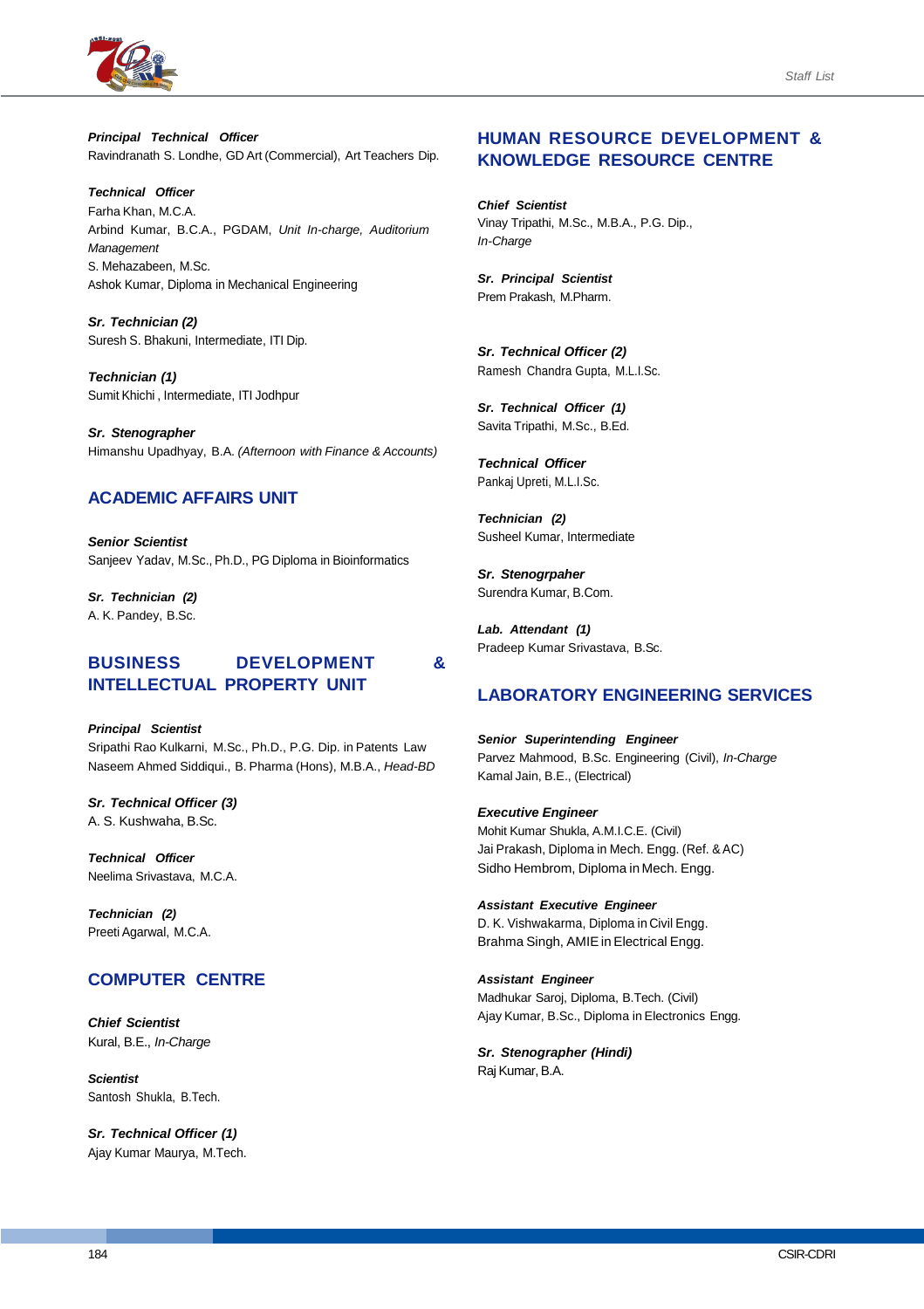

*Multi Tasking Staff* Hanuman Maikulal-II Hari Prasad

*Sr. Technician (2)* Harish Kumar, Intermediate, ITI Vijay Kumar, High School, ITI Swapan Karmi

*Lab Attendant (2)* Sandeep Roy, High School Dhirendra Misra, Intermediate Mohd. Irfan, Intermediate, ITI Raju Vishwakarma Hari Om Garg Bindeswari Prasad Gaya Prasad Ram Asrey

*Lab. Attendant (2)* Darshan La**l**

*MTS (Non-Technical)* Faizi

# **FACILITIES**

# **GENERAL ADMINISTRATION AND**

## **COAOFFICE**

*Sr. Controller of Administration* Pankaj Bahadur

**Administrative Officer** Neena Seth

*Asstt. Section Officer (G)* Kamla Kandpal, M.A.

*Jr. Stenographer* Kshma Bajpai, B.A.

*Multi Tasking Staff* Saurav Sarkar, Intermediate

## **DIRECTOR'S OFFICE**

*Private Secretary* Sumit Srivastava, B.Com. V. P. Singh, B.A.

*Sr. Technician (2) (Driver)* Shakeel Ahmad Khan

*Lab. Attendant (2)*  Nand Kishore, ITI *Multi Tasking Staff*  Rajesh, Highschool

## **ESTABLISHMENT I**

*Section Officer (G)* Priyanka Gupta

*Assistant Section Officer (G)*  Jagdish Prasad, B.Sc., MPA Saju P. Nair Riti Chaudhary, B.A.

*Senior Secretariat Assistant (G)* Anjali Singh, B.A. Vinay Kumar Singh, B.C.A.

*Sr. Stenographer* Deepak Dhawan, B.A.

*Lab. Assistant* Vinod Kumar

**Group C** Manju Yadav

## **ESTABLISHMENT II**

*Section Officer (G)* Rashmi Srivastava, B.A., B.Ed.

*Assistant Section Officer (G)* Dilip Kumar Sen, B.Com. Neena Raizada, B.A. Aparna Bajpai, B.A. Ajai Shukla, M.Com.

*Senior Secretariat Assistant (G)* Anoop Thakur, B.Tech. (ECE)

*Sr. Stenographer* Vinod Kumar Yadav, B.A.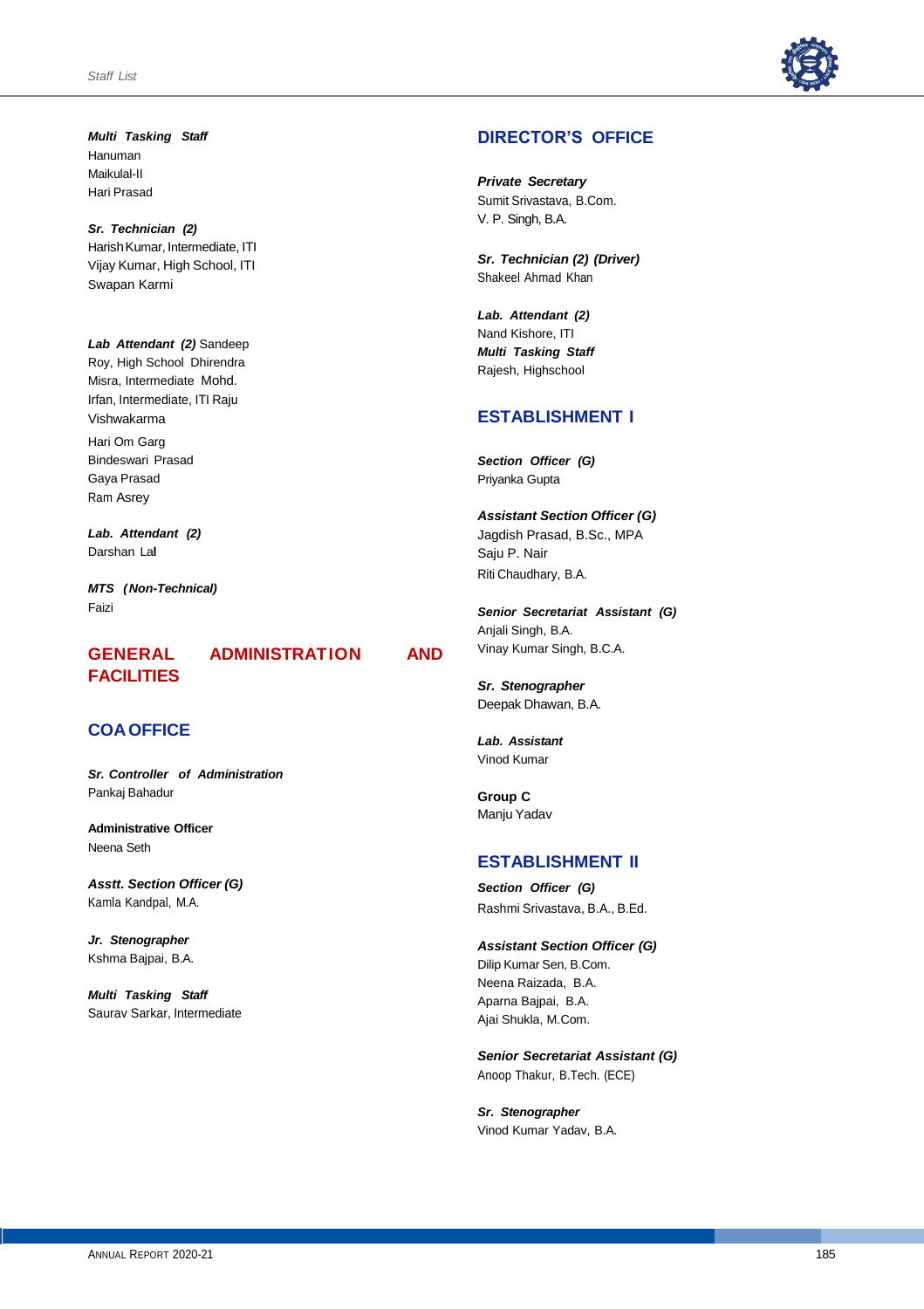

*Multi Tasking Staff* Ram Kumar, B.Com.

## **GENERAL SECTION**

*Section Officer (G)* Naresh Kumar

*Assistant Section Officer (G)* Rajendra Prasad, B.A. Rani, High School Mohd. Irfan, Madhyama Visharad

*Senior Secretariat Assistant (G)* Deepak Kumar Gupta, M.Com. Rishi Kant, M.Sc., B.Ed., O-Level

*Junior Secretariat Assistant (G)* Mohd. Saleem, Prathama (equi. to High School)

*Sr. Stenographer* Seema Srivastava, M.A

*Sr. Technician (2) (Driver)* K. K. Kashyap, VII<sup>th</sup>

*Driver* Daya Shankar Singh *(Superannuated on 29.02.2020)*

*Multi Tasking Staff* Kalpanath Sharma, Intermediate

*Lab Attendent* K. P. Mishra, Highschool

# **BILL SECTION**

*Section Officer (G)*

*Assistant Section Officer (G)* Dilip Kumar, B.A, LLB

*Senior Secretariat Assistant (G)* Nida Parveen, B.Com. Indra Prakash Singh, B.A. Kumar Saurabh, B.Com.

*Sr. Stenographer* Vineet Pandey, B.A., P.G. Comp.

*Jr. Stenographer* Lalit Kumar, B.A.

*Lab Assistant* V. P. Mishra, Intermediate

*Lab. Assistant* Vinod Kumar Sharma, B.A.

## **VIGILANCE**

*Section Officer (G)* Vibhash Kumar, B.A. (Hons), CIC

*Senior Secretariat Assistant (G)* Jaya Singh, B.Sc.

*Lab. Attendant* Ramesh Chandra

## **HINDI SECTION**

*Jr. Hindi Translator*

# **SECURITY**

*Security Officer* Anil Kumar Upadhyay, M.A.

# **FINANCE & ACCOUNTS**

*Controller of Finance & Accounts* 

*Finance & Accounts Officer* Dinesh Kumar,M.A. MBA

*Section Officer (F&A)* Gitendra Kumar Gupta

*Assistant Section Officer (F&A)* AjayKumar, B.A. D. K. Khare, B.Com. Mahender Kumar, B.Com. Sanjay Kumar, B.A.

*Senior Secretariat Assistant (F&A)* Tahseen Tilat, B.A. Chandrashekhar, Intermediate Abhishek Kumar, Intermediate

*Sr. Stenographer (H) (MACP)* Jitendra Patel, M.A. Mohammad Sufiyan, B.Com.